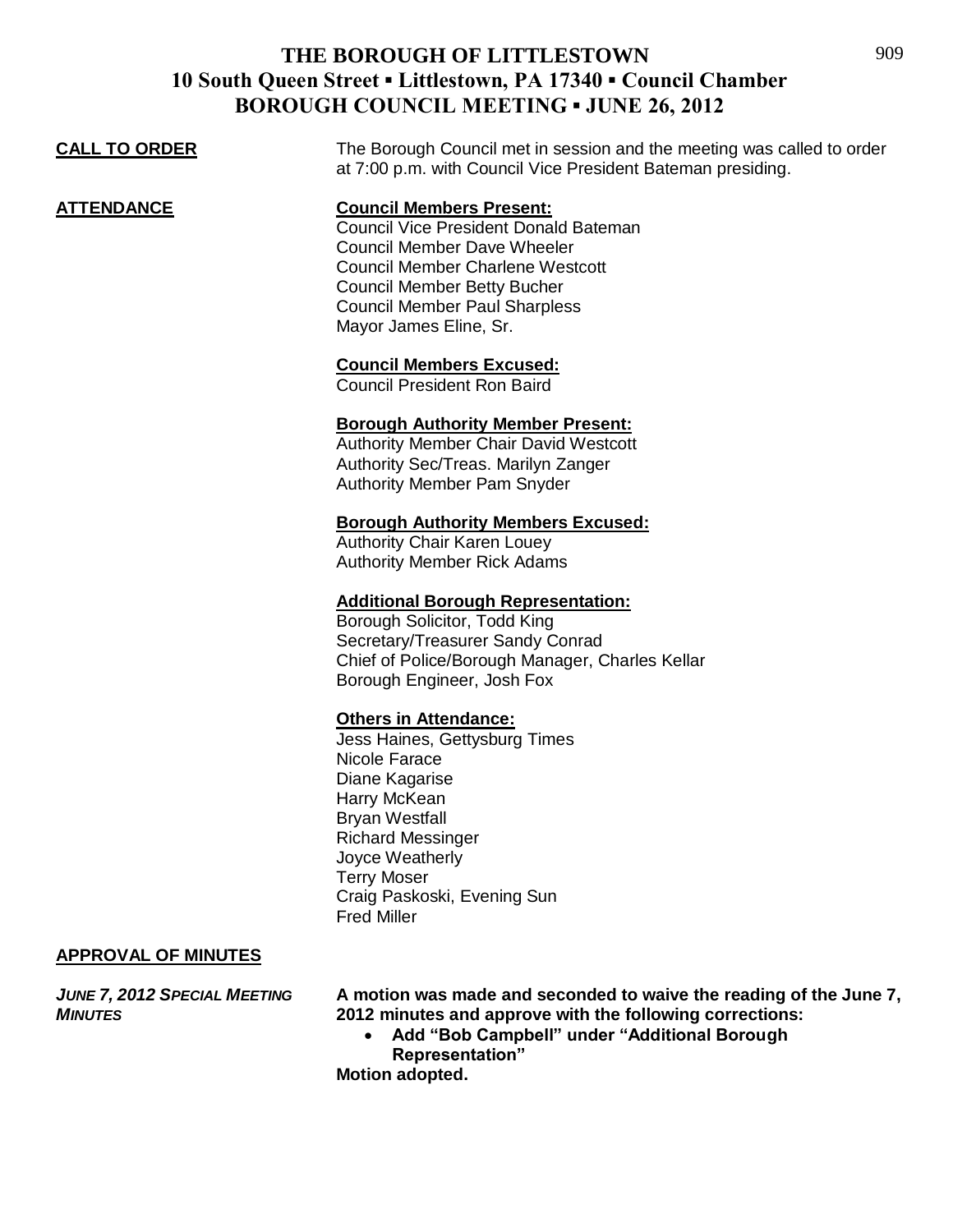| <b>JUNE 12, 2012 SPECIAL MEETING</b><br><b>MINUTES</b>                  | A motion was made and seconded to waive the reading of the June<br>12, 2012 minutes and approve with the following corrections:<br>Page 904, Remove "Sharpless" from the "Call to Order" and<br>$\bullet$<br>replace it with "Baird"<br>Page 905, under "Purchase a Nacho Cheese Machine"<br>$\bullet$<br>Remove "Council Vice President Baird" and replace it with<br>"Council Vice President Bateman"<br>Page 907, under "Borough Engineer, (Contract 11-1 - Water<br>$\bullet$<br>System Improvements)" Remove "\$89,743.29" and replace it<br>with "\$889,743.29"<br>Motion adopted. |
|-------------------------------------------------------------------------|------------------------------------------------------------------------------------------------------------------------------------------------------------------------------------------------------------------------------------------------------------------------------------------------------------------------------------------------------------------------------------------------------------------------------------------------------------------------------------------------------------------------------------------------------------------------------------------|
| <b>APPROVAL AND</b><br>PAYMENT OF BILLS                                 | A motion was made and seconded to approve the accounts payable<br>for the General, Pool, Water and Sewer Funds from June 7, 2012<br>through June 19, 2012 in the amount of \$55,699.52. Motion adopted.                                                                                                                                                                                                                                                                                                                                                                                  |
|                                                                         | A motion was made and seconded to approve the payroll from June<br>7, 2012 through June 19, 2012 in the amount of \$48,155.29. Motion<br>adopted.                                                                                                                                                                                                                                                                                                                                                                                                                                        |
|                                                                         | A motion was made and seconded to approve the revenue and<br>expenditure report for the month ending May 31. 2012.                                                                                                                                                                                                                                                                                                                                                                                                                                                                       |
| <b>NEW BUSINESS</b>                                                     |                                                                                                                                                                                                                                                                                                                                                                                                                                                                                                                                                                                          |
| <b>ACCEPT BOROUGH CONSULTANT</b><br><b>JIM SCHUMACHER'S RESIGNATION</b> | A motion was made and seconded to accept the resignation from<br>Borough Consultant, Jim Schumacher effective July 14, 2012. Motion<br>adopted.                                                                                                                                                                                                                                                                                                                                                                                                                                          |
| <b>RECESS</b>                                                           | Council Vice President Bateman recessed the meeting of Council at<br>7:20pm for the meeting of the Borough Authority.                                                                                                                                                                                                                                                                                                                                                                                                                                                                    |
| <b>BOROUGH AUTHORITY</b>                                                | The meeting of the Littlestown Borough Authority was call to order at<br>7:20pm with Authority Vice-Chair, David Westcott presiding.                                                                                                                                                                                                                                                                                                                                                                                                                                                     |
| <b>CONTRACT 11-4 PAYMENT NO. 5</b><br><b>FAYETTESVILLE CONTRACTORS</b>  | A motion was made and seconded to approve Payment No. 5 to<br>Fayettesville Contractors for Contract 11-4 in the amount of<br>\$113,026.11. Motion adopted.                                                                                                                                                                                                                                                                                                                                                                                                                              |
| <b>ADJOURN</b>                                                          | A motion was made and seconded to adjourn the meeting of the<br>Littlestown Borough Authority. Motion adopted.                                                                                                                                                                                                                                                                                                                                                                                                                                                                           |
|                                                                         | The meeting of the Littlestown Borough Authority was adjourned at<br>7:22pm.                                                                                                                                                                                                                                                                                                                                                                                                                                                                                                             |
| <b>RECONVENE</b>                                                        | Council Vice President Bateman reconvened the meeting of the Littlestown<br>Borough Council at 7:22pm.                                                                                                                                                                                                                                                                                                                                                                                                                                                                                   |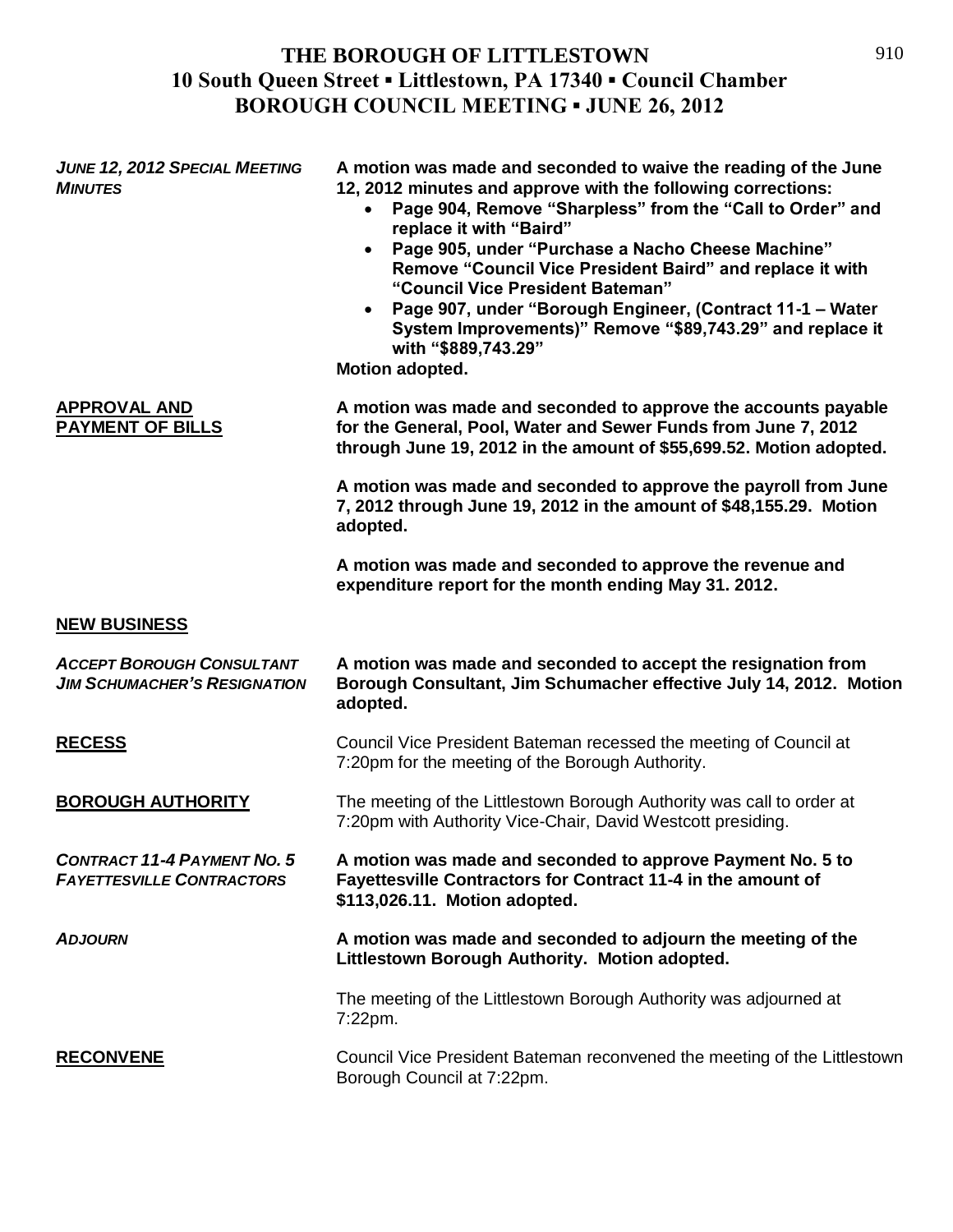#### **NEW BUSINESS (Cont'd)**

| <b>PARK GRANT-C2P2</b>                                                 | A motion was made and seconded to ratify the Borough Managers<br>decision regarding the Parks Grant with the Boroughs cash<br>contribution not to exceed \$38,726.50. Motion adopted.                                                                                                                                                                                                                                                                                                                                                                                                                                                                                                                                                                                                                                                                                                                                                                                                                                                                                                                                                                                                                                                                                     |
|------------------------------------------------------------------------|---------------------------------------------------------------------------------------------------------------------------------------------------------------------------------------------------------------------------------------------------------------------------------------------------------------------------------------------------------------------------------------------------------------------------------------------------------------------------------------------------------------------------------------------------------------------------------------------------------------------------------------------------------------------------------------------------------------------------------------------------------------------------------------------------------------------------------------------------------------------------------------------------------------------------------------------------------------------------------------------------------------------------------------------------------------------------------------------------------------------------------------------------------------------------------------------------------------------------------------------------------------------------|
| <b>CONTRACT 11-4 PAYMENT NO. 5</b><br><b>FAYETTESVILLE CONTRACTORS</b> | A motion was made and seconded to approve Payment No. 5 to<br>Fayettesville Contractors for Contract 11-4 in the amount of<br>\$113,026.11. Motion adopted.                                                                                                                                                                                                                                                                                                                                                                                                                                                                                                                                                                                                                                                                                                                                                                                                                                                                                                                                                                                                                                                                                                               |
| <b>REPORTS</b>                                                         |                                                                                                                                                                                                                                                                                                                                                                                                                                                                                                                                                                                                                                                                                                                                                                                                                                                                                                                                                                                                                                                                                                                                                                                                                                                                           |
| <b>Mayor</b>                                                           | Mayor, James Eline, Sr. stated that he turned in \$470.00 in fines.                                                                                                                                                                                                                                                                                                                                                                                                                                                                                                                                                                                                                                                                                                                                                                                                                                                                                                                                                                                                                                                                                                                                                                                                       |
| <b>Chief of Police/Manager</b>                                         | Chief of Police, Charles Kellar informed Council of the following:<br>There were 152 complaints<br>$\bullet$<br>The Borough will be receiving about \$85,000.00 in equipment from<br>$\bullet$<br>the County for the new radio system.<br>The County is also looking at a CAD system. This will give the<br>$\bullet$<br>Police to run anything on the Computers.<br>Bryan and the Chief went to court regarding a resident and he was<br>$\bullet$<br>found guilty on all charges. His property will need to be cleaned up<br>by a specific date.<br>The Borough is now able to clean up the properties such as<br>$\bullet$<br>mowing lawns and we will be able to attach that charge to the cost<br>of the citations.<br>There was a special Planning Commission meeting scheduled for<br>$\bullet$<br>July 2, 2012 for Royal Farms. The County and HRG submitted<br>their questions and concerns. According to Casey Deller they have<br>all been addressed.<br>2013 Budget forms have been sent out to all department heads.<br>$\bullet$<br>Meadowview Lift Station, a new impeller was ordered and should<br>$\bullet$<br>be here shortly.<br>The Bittle Family would like to put up a banner to advertise<br>information regarding Myrtle Louise Stonesifer-King. |
| <b>MYRTLE LOUISE STONESIFER-KING</b><br><b>BANNER</b>                  | A motion was made and seconded to approve hanging a<br>banner to advertise information regarding Myrtle Louise Stonesifer-<br>King contingent upon the approval of the Borough Manager and Tim<br>Topper. Council Vice President Bateman stated that this was non-agenda<br>item and asked for public comment. Motion adopted.                                                                                                                                                                                                                                                                                                                                                                                                                                                                                                                                                                                                                                                                                                                                                                                                                                                                                                                                            |
| <b>WWTP- PENN VEST VS. BONDS</b>                                       | A motion was made and seconded to move forward with the Penn<br>Vest option for the financing of the WWTP upgrade project. Motion<br>adopted.                                                                                                                                                                                                                                                                                                                                                                                                                                                                                                                                                                                                                                                                                                                                                                                                                                                                                                                                                                                                                                                                                                                             |
| <b>Director of Public Works</b>                                        | Borough Secretary Conrad stated that Mr. Topper was on vacation and no<br>report had been submitted.                                                                                                                                                                                                                                                                                                                                                                                                                                                                                                                                                                                                                                                                                                                                                                                                                                                                                                                                                                                                                                                                                                                                                                      |
| <b>Code Enforcement Office</b>                                         | Code Enforcement Officer, Bryan Westfall informed Council that there are<br>a lot of grass violations which he is working on getting resolved.                                                                                                                                                                                                                                                                                                                                                                                                                                                                                                                                                                                                                                                                                                                                                                                                                                                                                                                                                                                                                                                                                                                            |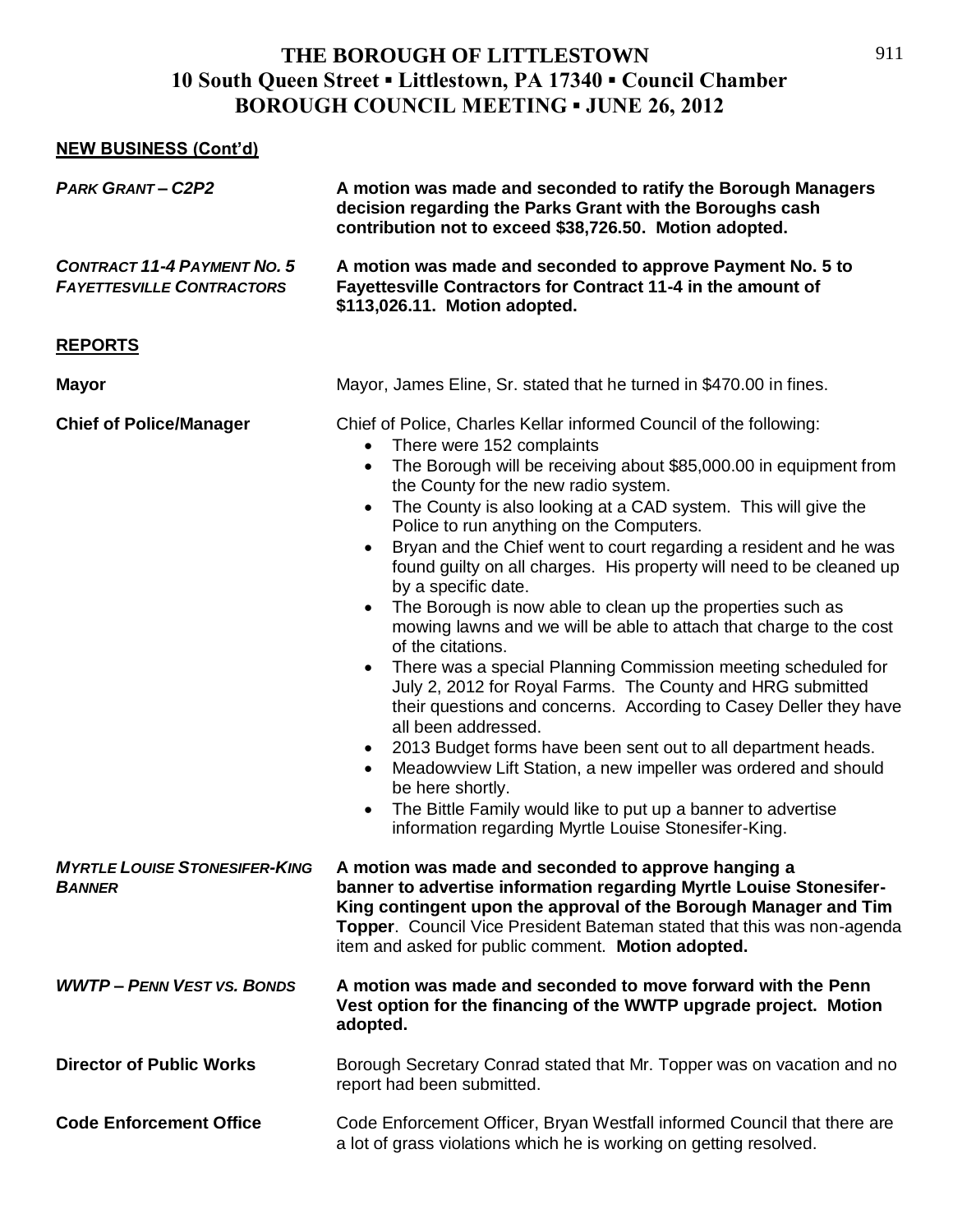| <b>Borough Solicitor</b>                                                  | Solicitor Todd King informed Council that the School Board has denied<br>signing the Quit Claim Deed. The solicitor is suggesting that the Council<br>move forward with just the strip of land that was deeded over by a quit<br>claim deed by Inland Paper.                                                                                                                                                                                             |
|---------------------------------------------------------------------------|----------------------------------------------------------------------------------------------------------------------------------------------------------------------------------------------------------------------------------------------------------------------------------------------------------------------------------------------------------------------------------------------------------------------------------------------------------|
| <b>PROPLANT AVENUE</b>                                                    | A motion was made and seconded to direct the Borough Engineer,<br>Josh Fox to move forward with the plans for Proplant Avenue.<br>Motion adopted.                                                                                                                                                                                                                                                                                                        |
| <b>Borough Engineer</b>                                                   | Borough Engineer, Josh Fox informed Council of the following:<br><b>Contract 11-1 - Water System Improvements</b><br>Final documents have been prepared and issued to PSI Pumping<br>Solutions, Inc. and the Littlestown Borough Authority.                                                                                                                                                                                                              |
|                                                                           | Contract 11-4 – Lumber Street Utility & Roadway Improvements<br>Work continues on site that generally includes the installation of<br>water services and the replacement of sidewalk and curbing.                                                                                                                                                                                                                                                        |
|                                                                           | <b>Wastewater Treatment Plant Upgrade</b><br>The Post-Construction NPDES Stormwater Permit, NPDES Permit<br>$\bullet$<br>Renewal, and Water Quality Management Part II Permit have been<br>received and will be incorporated into the Construction Contract.<br>The approval of the Land Development Plan and Building Permits<br>are still pending at this time.                                                                                        |
| <b>REPORTS OF BOARD</b><br><b>COMMITTEES AND COMMISIONS</b>               |                                                                                                                                                                                                                                                                                                                                                                                                                                                          |
| <b>RECREATION BOARD</b>                                                   |                                                                                                                                                                                                                                                                                                                                                                                                                                                          |
| <b>HIRE CAREN EVANS - CONCESSION</b>                                      | Motion was made and seconded to approve the recommendation<br>from the Recreation Board to hire Caren Evans as an on-call<br>employee for the Concession Stand with an hourly rate of \$7.25/hr.<br>Motion adopted.                                                                                                                                                                                                                                      |
| <b>BITTLE BROTHERS REQUEST FOR</b><br><b>MYRTLE LOUIS STONESIFER-KING</b> | Motion was made and seconded to approve the recommendation<br>from the Recreation Board to allow the Bittle Brothers and the Myrtle<br>Louis Stonesifer-King Living Legacy Guild the usage of the<br>Community Pool to set up a table to promote their upcoming play on<br>July 7, 2012, July 14, 2012 and July 21, 2012 between the hours of<br>noon and 3pm and to display a laminated 24 x 36" poster a the<br><b>Community Pool. Motion adopted.</b> |

**Request from Hoffman Homes Motion was made and seconded to approve the recommendation Twenty Free Pool Passes from the Recreation Board to deny the request from the Hoffman Homes to receive twenty free pool passes.** Council Vice President Bateman stated that this was non-agenda item and asked for public comments. **Motion adopted.**